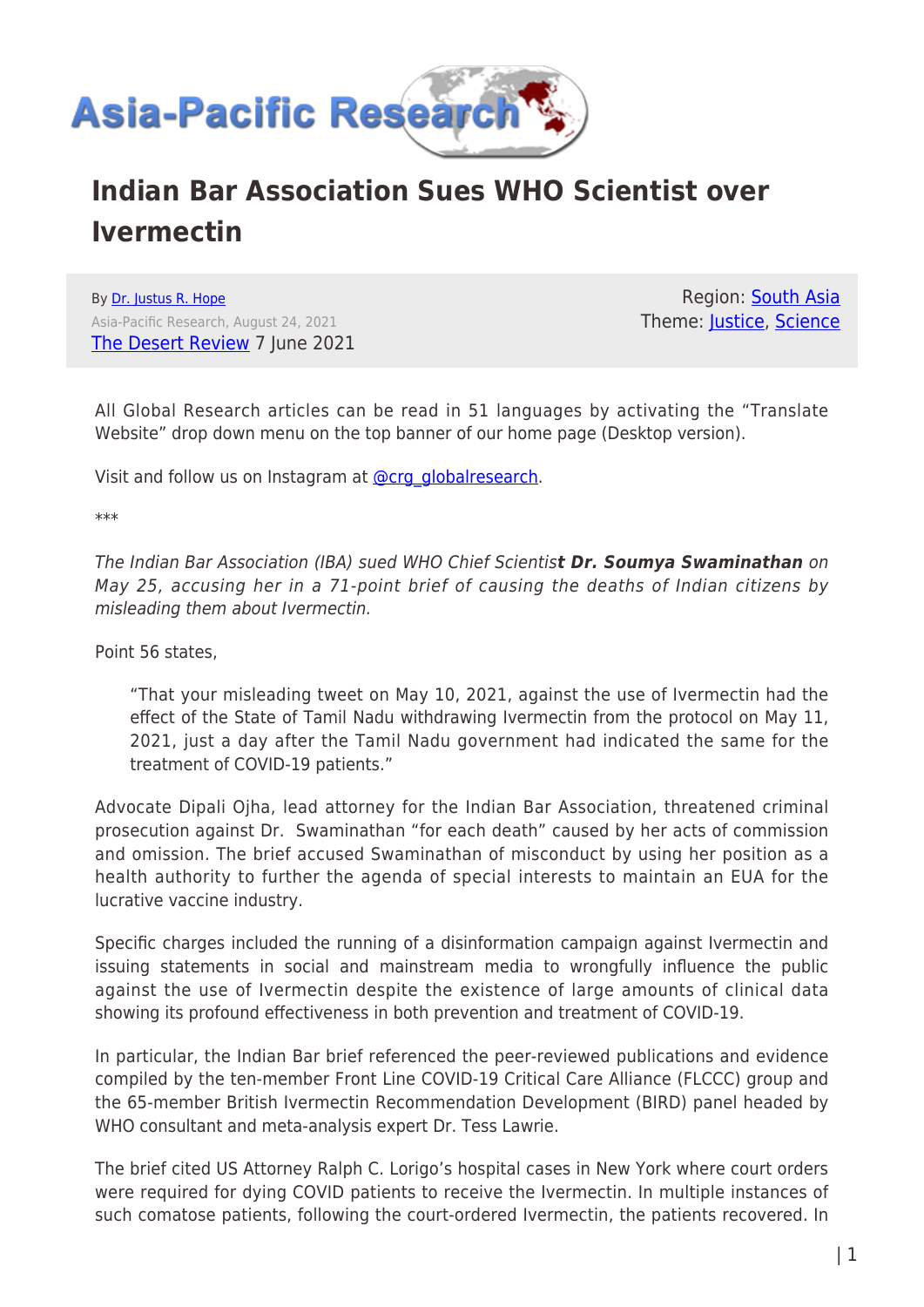addition, the Indian Bar Association cited previous articles published in this forum, The Desert Review.

Advocate Ojha accused the WHO and Dr. Swaminathan in Points 60 and 61 as having misled and misguided the Indian people throughout the pandemic from mask wear to exonerating China as to the virus's origins.

"The world is gradually waking up to your absurd, arbitrary and fallacious approach in presenting concocted facts as 'scientific approach.' While the WHO flaunts itself like a 'know it all,' it is akin to the vain Emperor in new clothes while the entire world has realized by now, the Emperor has no clothes at all."

The brief accused the WHO of being complicit in a vast disinformation campaign. Point 61 states, "The FLCCC and the BIRD have shown exemplary courage in building a formidable force to tackle the challenge of disinformation, resistance, and rebuke from pharma lobbies and powerful health interests like WHO, NIH, CDC, and regulators like the US FDA."

Dr. Swaminathan was called out for her malfeasance in discrediting Ivermectin to preserve the EUA for the vaccine and pharmaceutical industry. Point 52 reads, "It seems you have deliberately opted for deaths of people to achieve your ulterior goals, and this is sufficient grounds for criminal prosecution against you."

The Indian Bar Association posted an update on their website June 5, 2021, noting that Dr. Swaminathan had deleted her now-infamous tweet. They wrote, "However, deleting the tweet will not save Dr. Soumya Swaminathan and her associates from the criminal prosecution which is to be launched by the citizens with active support from the Indian Bar Association."

In this update, Advocate Dipali Ojha clarified the nature of the planned action,

"The Indian Bar Association has warned action under section 302 etc. of the Indian Penal Code against Dr. Soumya Swaminathan and others, for murder of each person dying due to obstruction in treatment of COVID-19 patient effectively by Ivermectin. Punishment under section 302 of the Indian Penal Code is death penalty or life imprisonment."

He further wrote,

"After receiving the said notice, [Dr. Soumya Swaminathan](https://indianbarassociation.in/press-releases/) went on the back foot and deleted her tweet. This has proved the hollowness of the WHO's recommendation against Ivermectin for COVID-19. The dishonesty of WHO and the act of Dr. Soumya Swaminathan in deleting her contentious tweet was witnessed by citizens across the world, as the news got a wide coverage on social media. By deleting the tweet, Dr. Soumya Swaminathan has proved her mala fide intentions."

The entire world witnessed the effectiveness of Ivermectin against India's deadly second surge as the locations that adopted it saw their outbreaks quickly extinguished in stark contrast to those states that did not.

Among the most prominent examples include the Ivermectin areas of Delhi, Uttar Pradesh, Uttarakhand, and Goa where cases dropped 98%, 97%, 94%, and 86%, respectively. By contrast, Tamil Nadu opted out of Ivermectin. As a result, their cases skyrocketed and rose